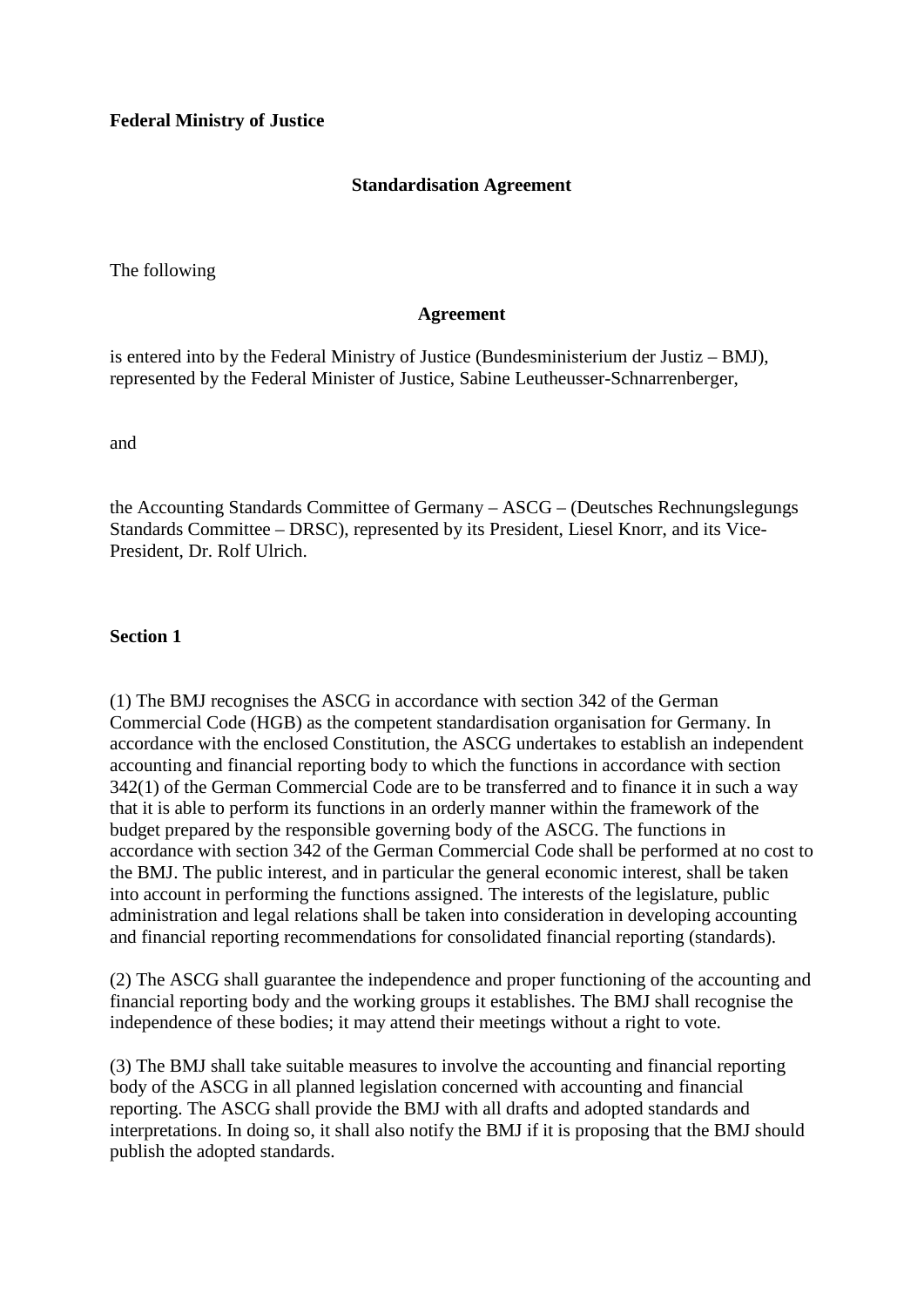# **Section 2**

In addition to advising the BMJ, the ASCG shall be entitled to submit comment letters to other parties via its accounting and financial reporting body.

# **Section 3**

(1) The ASCG shall ensure by suitable means that requests by the BMJ to implement standardisation projects are afforded preferential treatment. The BMJ may set a reasonable deadline to implement a standardisation project.

(2) During this period, the BMJ shall neither itself draft corresponding rules and regulations nor have such requirements drafted by third parties, unless these are intended to serve the legislative process or the enforcement of laws, or are dictated by other public interests.

(3) If a standard is not completed within the set period, the ASCG shall submit a report to the BMJ. The BMJ shall decide whether to consent to an extension of the period or to develop its own rules and regulations.

# **Section 4**

(1) The ASCG undertakes to inform the public about its activities. In developing standards and interpretations, the choice of topics, the definition of benchmark data and adopted drafts shall be published in a suitable manner.

(2) A standard or an interpretation may only be adopted if

1. a draft has been previously discussed and resolved at a public meeting and it has been published with a comment period of at least six weeks,

2. the comments received have been evaluated and significant objections and proposed amendments have been discussed at a public meeting, and

3. in the event of significant amendments to the draft, it has been re-exposed with a comment period of at least four weeks.

(3) When standards are prepared, care should be taken to ensure that they do not contradict statutory provisions. This does not rule out the enhancement of German principles of proper accounting where this makes sense. Sentence 1 above also applies to interpretations, with the necessary modifications.

(4) The composition of the accounting and financial reporting body must ensure that the interests of preparers, auditors and users of financial statements are safeguarded. Only accountants may be members of the accounting and financial reporting body or of working groups.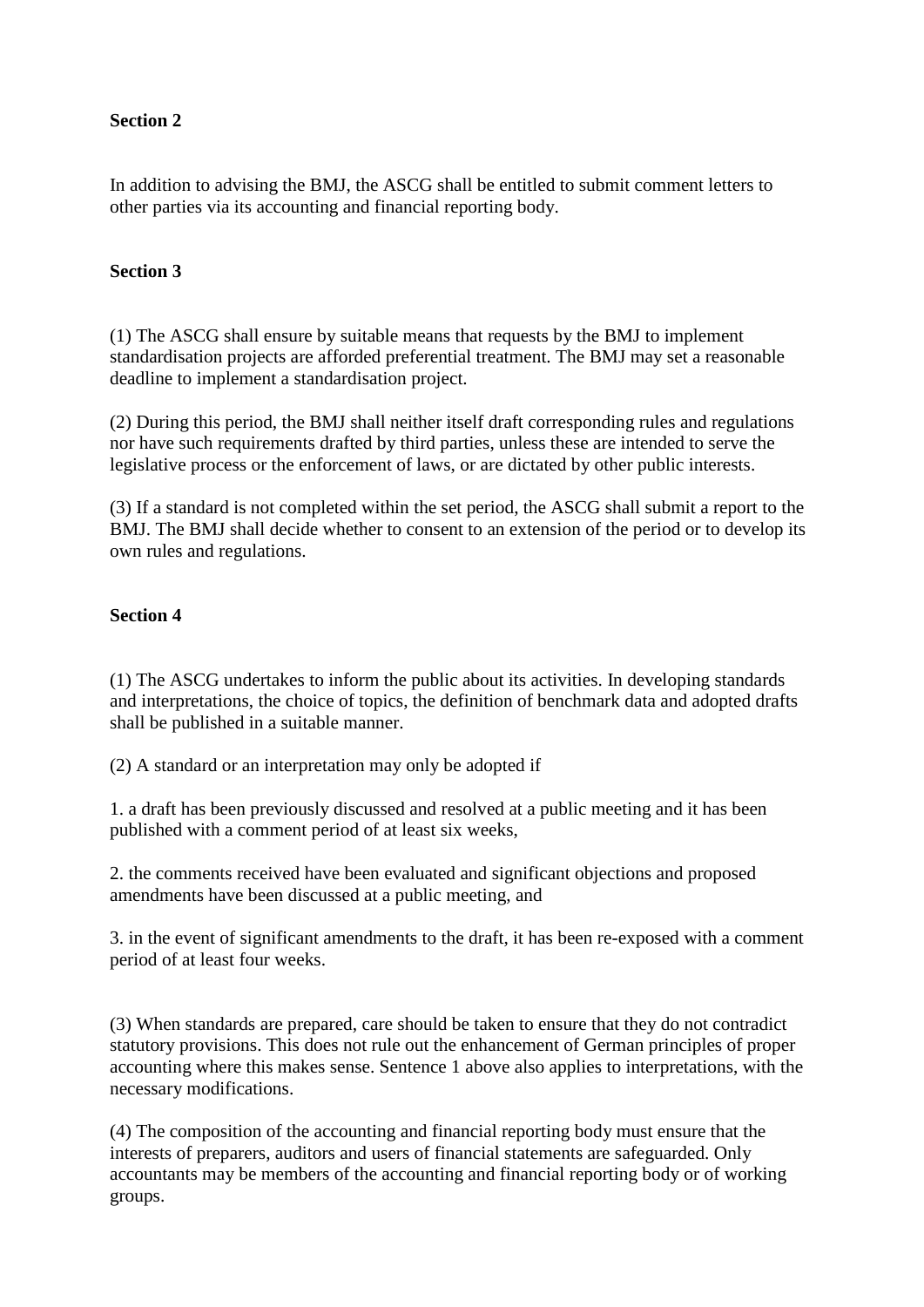(5) The ASCG shall ensure that the provisions of the above subsections are complied with by its governing bodies and other bodies.

# **Section 5**

(1) The ASCG shall inform the BMJ via its accounting and financial reporting body about national and international standardisation activities and, on request, shall make available its accounting and financial reporting body at no cost for advisory activities and expert reports in the area of accounting and financial reporting.

(2) The BMJ shall inform the ASCG's accounting and financial reporting body about significant events and developments in the area of accounting and financial reporting, related rules and regulations, and EU Directives in the area of accounting and financial reporting, insofar as these affect the interests of the ASCG and there are no important reasons for not doing so.

(3) The BMJ shall inform the ASCG's accounting and financial reporting body about, or involve it in, significant events and developments in international agreements and the activities of official international organisations involved in matters of standardisation and related technical rules and regulations, where this is necessary for the ASCG to fulfil its functions and there are no important reasons for not doing so.

#### **Section 6**

The ASCG undertakes to advise the BMJ at the latter's request via its accounting and financial reporting body or experts appointed by this body and to represent it in international organisations. The ASCG undertakes to bear the costs incurred for these advisory activities.

#### **Section 7**

The ASCG shall make every effort to contribute to international understanding in the area of standardisation. It shall support, through its standards, commitments entered into by the Federal Government to harmonise and standardise accounting and financial reporting in the form of international agreements.

#### **Section 8**

The ASCG shall maintain an information system on the standardisation of accounting and financial reporting as a central, generally accessible information and documentation facility on the body of German accounting and financial reporting standards and – where significant for German accounting and financial reporting – the bodies of accounting and financial reporting standards of foreign and internationally recognised standardisation organisations.